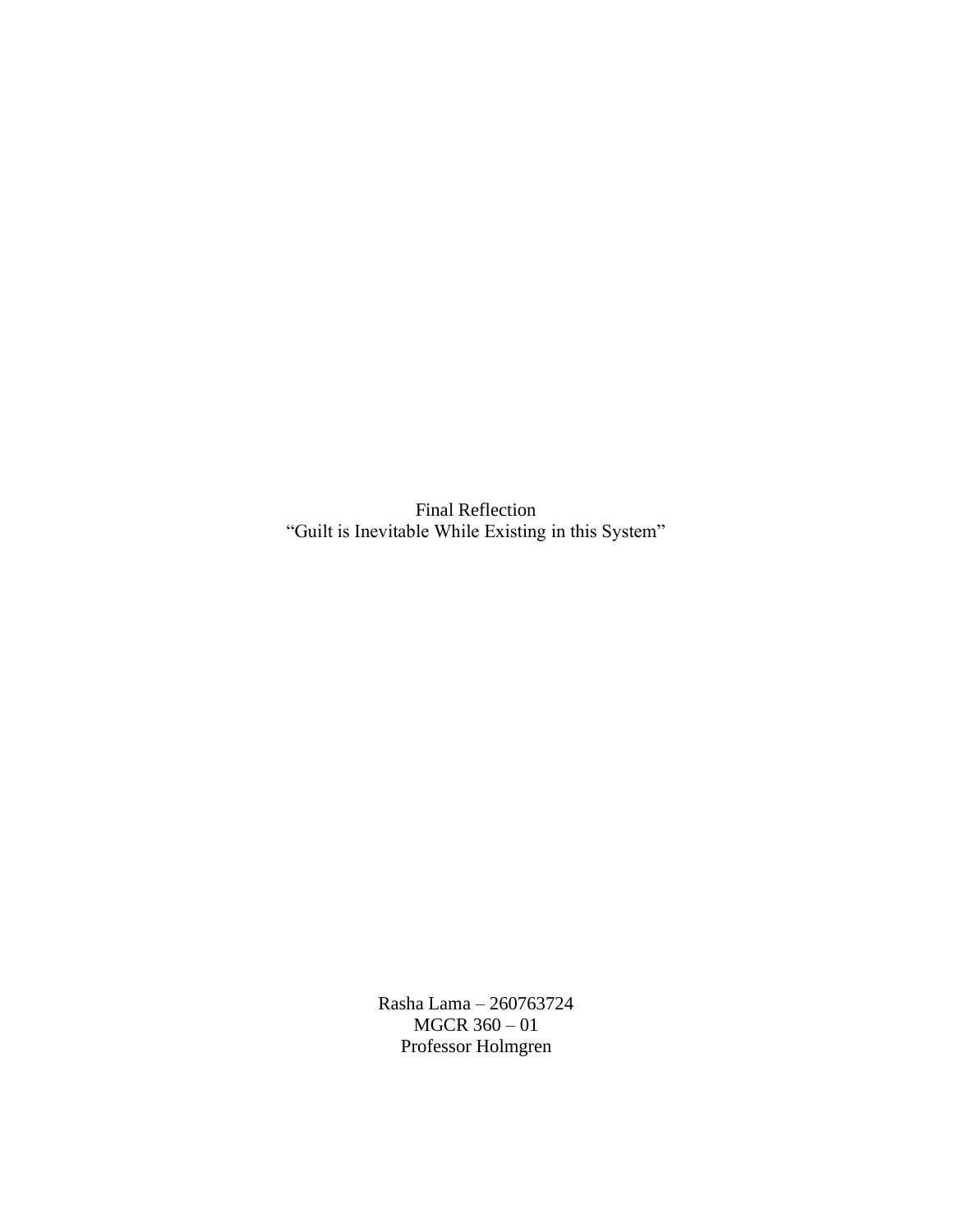### **INTRODUCTION**

Countless disasters and hopeless pleas, it seems unquestionable that tragedy carries in the heart of many. I know I have carried the belief of guilt for simply existing as myself with my privileges and opportunities, as if mere luck to have been born in the right home in my torn country. To express it now, to dedicate 28-days of objective observations and connect to factual studies, I have learnt that emotional beliefs have merit, but more impactful with realistic qualifications. My position expresses an emotional narrative I have held for years. Fortunately, the journaling process has revealed a new objective dimension, allowing depth in each element of the statement and finding hope with possible change for existing:

*Guilt is inevitable while existing in this system.*

#### **GUILT:** *I Curse the Society that Nurtures Me.*

Guilt finds its way in every action I take. There is impact on people and resources over every decision, action, or defiance of either. It seems impossible for me to be fully happy when aware of my life's existence mostly due to unethical practices or exploitation of people or nature. The guilt is sewn in every action because of society's inevitable lead to destruction or waste that my existence will cause as another player in this system. This begins emotionally in my own narrative, but is noticeable in objective forms of observations or sociological studies.

"After two centuries of ascendancy, capitalism is shown up as only one way to make society into an industrial apparatus" (Mills). The system's goal is to produce to progress to profess its power. Individually, we surrendered our power to governments then surrendering to corporations. No doubt this maximizes the efficiency of resource-use and population-utilization. But it means "society has placed in [corporate leaders'] hands the responsibility for mobilizing and organizing society's resources" (Vogel, "Political"). With corporations' unique relationship to public welfare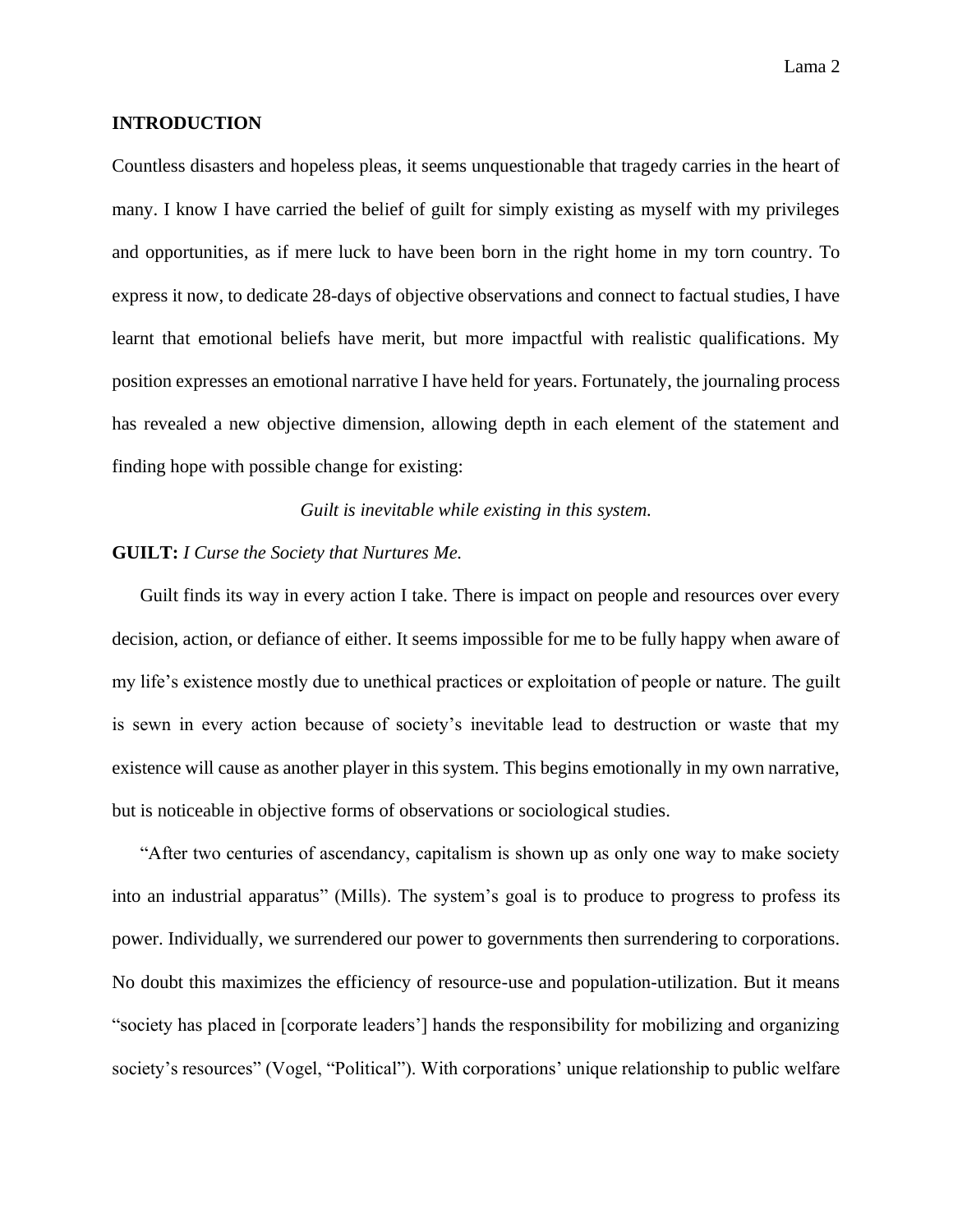and society's belief of "an economy that allows each person to succeed through hard work […] to lead a life of meaning and dignity," the meritocratic society with corporations are persons emerged (Fitzgerald). The tenet of the industrial society was that profits were reward for businessmen who "successfully fulfill[ed] the legitimate expectations of others" (Vogel, "Business"). Within a market, there is sustainable competition with value creation as an individual acquired wealth that "did not harm other people, but actually benefitted them" (Vogel, "Business").

Capitalism had ethical roots when value creation was emphasized. Now, the ability to transfer wealth in zero-sum games exploitation positions of power is the issue. It is true that we can do good for society simply by doing what we do well, but understanding that "every profession produces both private returns and social returns" which some providing a surplus of private instead (Mullainathan). Breeding corruption is simple when powerful corporations have the collective's trust. When they start acting morally or implementing corporate responsibility practices, they begin to ask for rewards. Should they expect to be rewarded for acting moral "person?" There is the responsibility to "conduct business in accordance with their desires […] while conforming to the basic rules of the society" (Friedman) but now is represented as CSR, arguably inadequate. It is a program "deeply embedded in globalization, deregulation and a free-market economy" that, as I mention later, work out to be an ineffective solution to resolving inequality (Yakabuski). Essentially, "medieval economic thought continues to exercise on our collective moral imagination" (Vogel, "Business") as I overhear students worrying about their career prospects and contribution to society that is leading to their restless nights and angry protests (Lama, "STAIRWELL").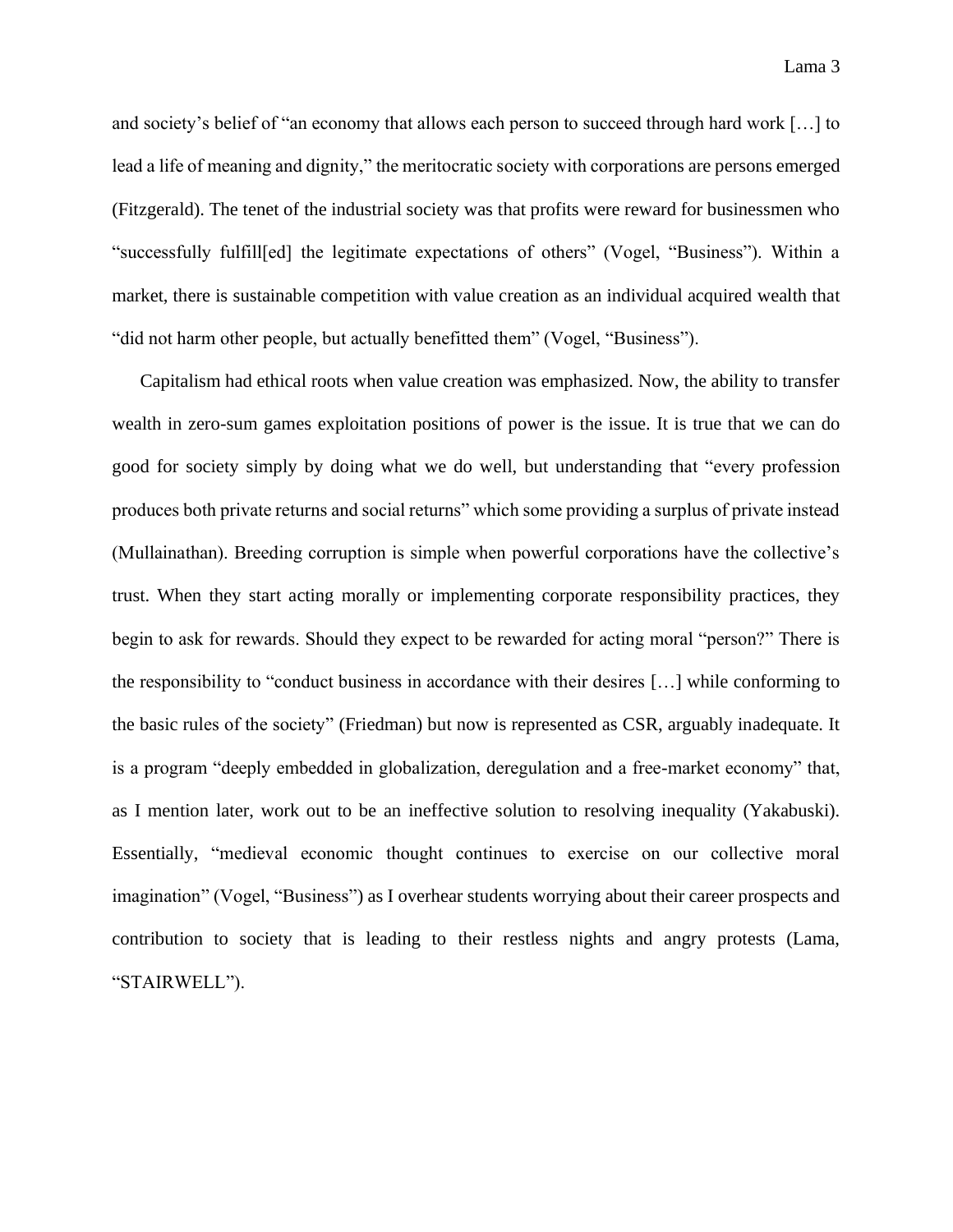## **INEVITABLE:** *(Failed) Methods to Equalize Inequality*

Guilt seems unavoidable because it finds itself at the end of every choice available. An unintended consequence is inevitable in the complexity of our globalized systems circuited for the cheapest process possible. Whether I decide to purchase an item or not (Lama, "GROCERY"), I am still causing some effect in the market, most likely leading to some negative impact. Strung in my own narrative, guilt is inevitable. However even through observations, I notice guilt as a natural resultant from the current structure of our society. Even through possible trials of equalizing inequality, we are left with the issue at hand: inequality is inevitable.

To begin, the system I refer to must be described in its 3 foundational elements:

- 1. **Cartesian Split:** "We humans control the world because we live in a dual reality" and can "create and believe fictions" with money being the "most successful story ever invented and told by humans" (Harari). This dual reality is the ability to separate natural systems and believe one aspect of the system does not affect the other if disturbed. "Reductionist thinking is rapidly becoming seen as simply an error of early science" (Suzuki and Dressel). Descartes' separation of mind and matter allowed humans to categorize processes as good/bad, true/false, and right/wrong. This is elemental in separating man from nature in terms of observer/observed or owner/owned.
- 2. **Ownership Rights:** At a café, I order a coffee sourced from Kenya and am presented with the notes of the flavour, chalked on the board completely isolated from the impact of the source or any notes on the ethical processing of the supply (Lama, "CAFE"). Yet, I do not outwardly question it because I believe its public existence solidifies any doubts over possible unethical production. This simplifies any ethical dilemma I might have over the ownership rights of the café that supplies those beans. By believing nature's resources are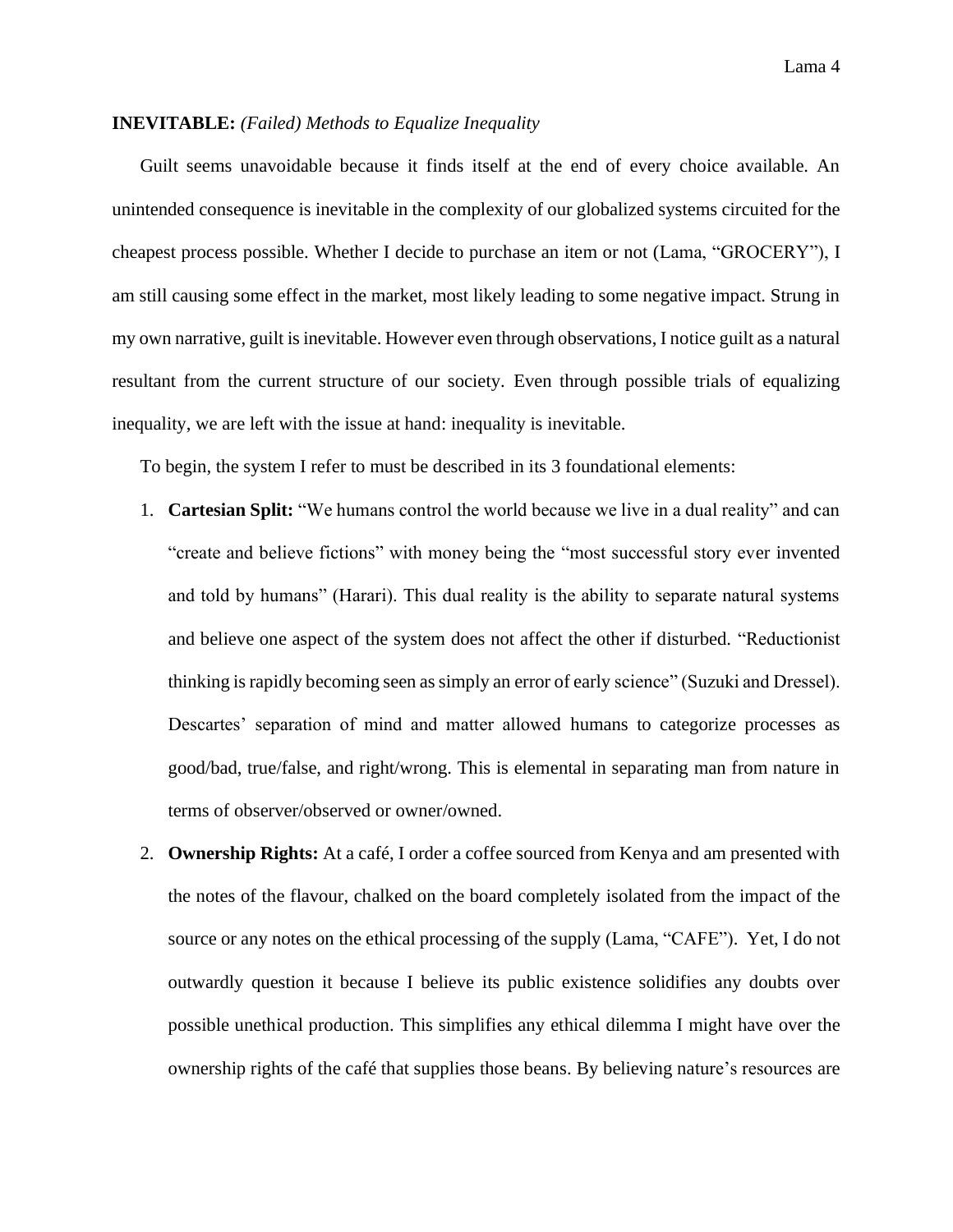available to the first person who can efficiently optimize the resource for monetary benefit, this society allows humans to do what they please. As long as the end (monetary benefits) justifies the means (ethical issues), the system accepts the process: "capitalism is a system in which morally suspect intentions combine to produce morally beneficial results" (Vogel, "Business").

3. **Invisible Hand:** Furthermore, the "relationship among economic actors is essentially based on selfishness" (Vogel, "Business"). The belief that optimal markets are possible through pursuing individual rewards incentivizes business opportunities irrelevant of unethical or unsustainable methods.

There have been methods to equalize inequality; however, none deemed successful.

- 1. **Resource Distribution:** a small-scale manual work ending in absurdity while acting as a band-aid solution such as equalizing disabilities in Vonnegut's *Harrison Bergeron* or heroic missions to save the poor like Monty Python's Dennis Moore.
- 2. **Rewards Cap:** a large-scale manual work requiring constant management making it inefficient long-term. For instance, "rebuilding a democratic economic order" by capping incomes for elites to "reclaim its leisure in exchange for a reduction of income and status" and middle class regaining "its income and status" (Markovits). Capping the extremities of insane incomes to preserve happiness is supported by the Easterlin Paradox (Firebaugh and Schroeder). However, this method goes against the dignity of meritocracy and the work of individuals in the tragedy of the commons.
- 3. **Trade Liberalization:** a large-scale automatic work still leads to corruption by the 1% who take advantage of mismanaged systems like the East Asia Crisis (Stiglitz 2002). It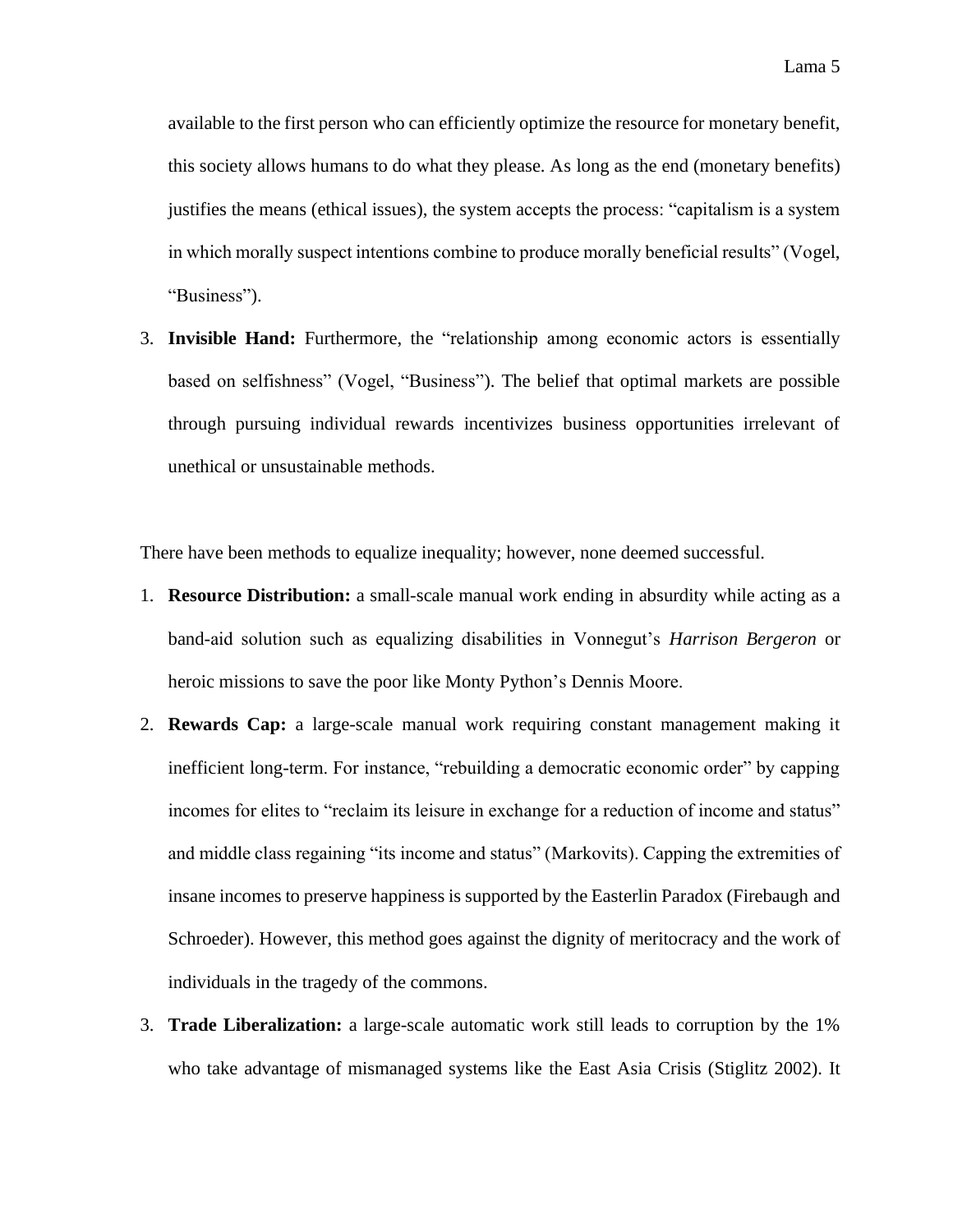seems any method of equalizing inequality falls flat while still operating within our system's structure.

With inevitable inequality, "man's chief danger' today lies in the unruly forces of contemporary society itself, with its alienating methods of production, its enveloping techniques of political domination, its international anarchy" (Mills). Every solution leads back to the issue, an inefficient process, or an absurd situation. Our current choices are the simplest realizations of our designed system, and there is no better option until we notice the fault at our foundational beliefs.

#### **EXISTING:** *Freedom vs. Obligation / Self vs. Society / In vs. Out*

I depend on society for the opportunities and resources it has and still provides, but at the price of following their rules. I have predetermined obligations to fulfill that might go beyond my morals. Whether I feel guilty or not, I have to do them or risk being punished by lack of societal support: "Responsibility is the product of definite social arrangements" (Hardin). Even as I sit on my friend's couch during the weekend to rest, I feel a gnawing feeling to do something more. It can be working on a project, finishing an essay, or even reading non-fiction instead of fiction (Lama, "COUCH"). There is guilt to be doing more, to be constantly providing for the system that provides so much for me at the expensive of many others. I cannot help but feel emotionally toiled for inhabiting the "buildings built by anonymous (plural) for future people like [me]" (Lama, "STREETS"). Knowing my existence is supported by plentiful processes using cheap resources to sustain my North American lifestyle forces me to do more with my spare time, even on Saturday evenings on my friend's couch.

Our modern life of globalization, environmental crises, and humanitarian issues further bleed into the awareness of our private lives: "What ordinary men are directly aware of and what they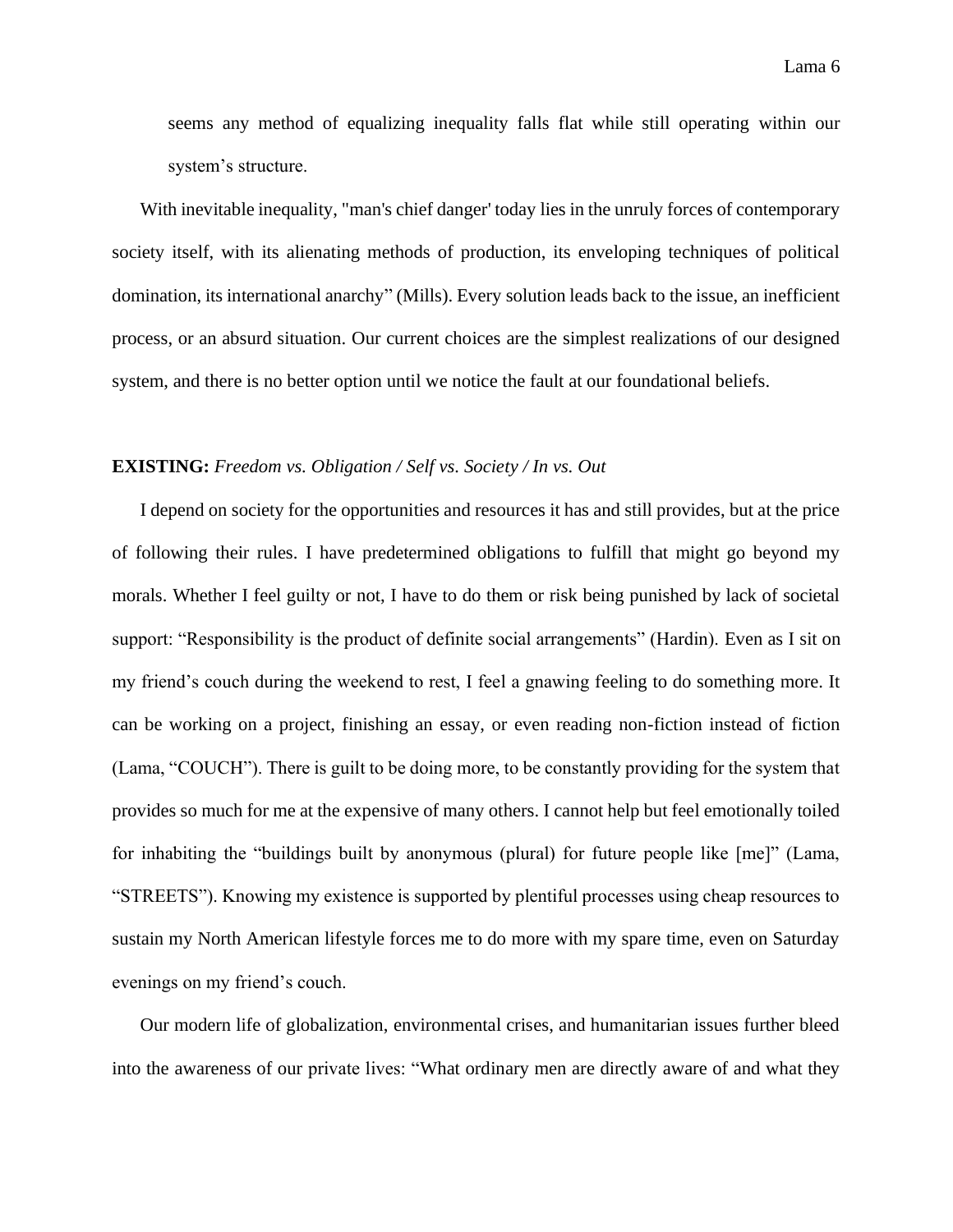try to do are bounded by the private orbits in which they live […] And the more aware they become of ambitions and of threats which transcend their immediate locales, the more trapped they seem to feel" (Mills). We can overwork or make greener choices, but risk enacting Jevons Paradox (Zink and Geyer). Or we decide to retire our individual morals and "adapt" to society. We rationalize our existence for the progression of our system that simultaneously kills individual freedom for environmental destruction: "alienated from production, from work, [the adapter] is also alienated from consumption, from genuine leisure" (Mills). It disturbs me, the balance of internal peace and external comfort. I find it hard to "balance in and out," as if mind and matter can be separated Cartesian-style to build my "self-portrait" (Lama, "BATHROOM").

### **SYSTEM:** *Cartesian Split vs. Ecological Mindset*

Our Western Capitalistic system is built off the major success of categorizing processes and resources, helping disassociate functions for ownership and ease of understanding. This is the shortcut to owning and selling without resistance by others through hard work and ownership in meritocracy and trade liberalization. Quick ownership allows quick turnover to quick money to quick resource use to depleting resources to an unstable system. Our system has worked this long by cheapening labour and environment before they tipped the system into catastrophic events. Now with the magnitude of this system infiltrating every aspect of our daily lives worldwide, it is hard to separate my actions from the negative impacts of these systems. There is guilt no matter what I do, whether I avoid buying coconut water (Lama, "GROCERY") or spend my nights productively (Lama, "ALL\_NIGHTER").

If we want to change the course of our existence, we need to change our system's mindset. Our existence is sacrificed, not resilient nature. This is the idea of revolutionizing our capitalistic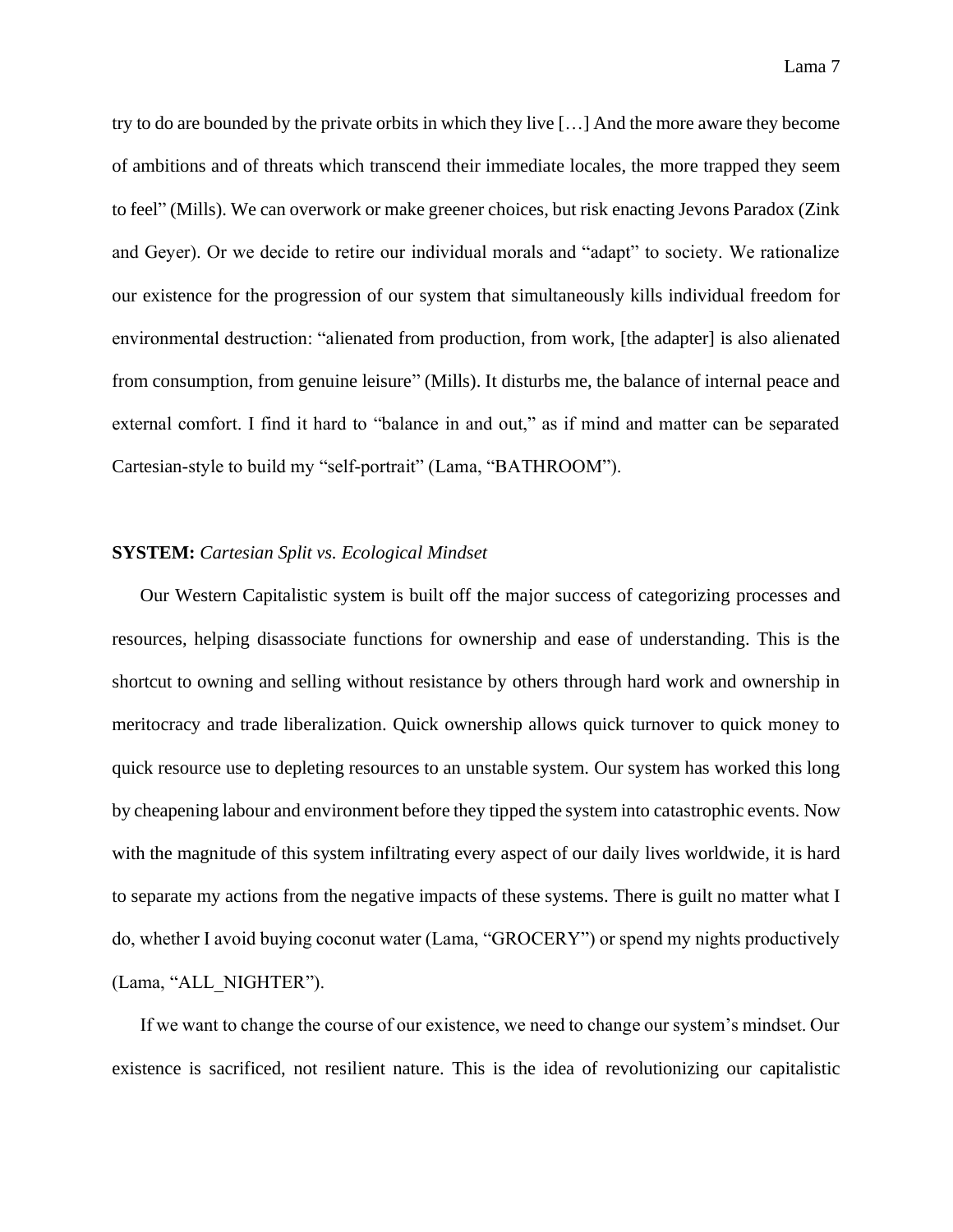society. With Natural Capitalism or New Growth, the concept is mimicking nature's ecological systems for our economic models. As I watch our polluting smoke rise from our school buildings to join "Nature's great water migration," I see a dark paradox: the pollution is a result of housing knowledge and innovation for the improvement of our society (Lama, "LIBRARY"). Paul Hawken asks how different our lives would be if "our economy were organized not around the lifeless abstractions of neoclassical economics accountancy but around the biological realities of nature" (Suzuki and Dressel). The real issue is corporate capitalism keeps profits and dumps costs (Monbiot). At our point, these externalities are threatening the end of our system's normal functioning. There must be change "moving from broad notions of preserving nature and appeals to beauty to a more concrete analytic framework provided by the idea of human sustainability" (Gibson).

Nature represents more than just beauty; it is an efficient system that is observed and observing, not just humans' observation and exploitation over it. I watch squirrels tumble in leaves and notice their role in the forest (Lama, "TREES"). I walk the neighbourhood and find trees blending into the surrounding buildings as if "built with the buildings behind" (Lama, "WALK"). There are intricate and efficient natural systems that we can model our system after. As I observe nature, I see not what can be changed in our own system, but how subjective my thoughts are as they are strung in my own narrative of guilt-ridden society vs. sublime nature. Here is another instinctual perspective that is not objectively true; however, the elements that have raised my perspective exist and are proven with my sociological study of the system. Nature as pure beauty and resource pool is not the absolute truth, yet is the belief naturally arises from observing the actions of our system.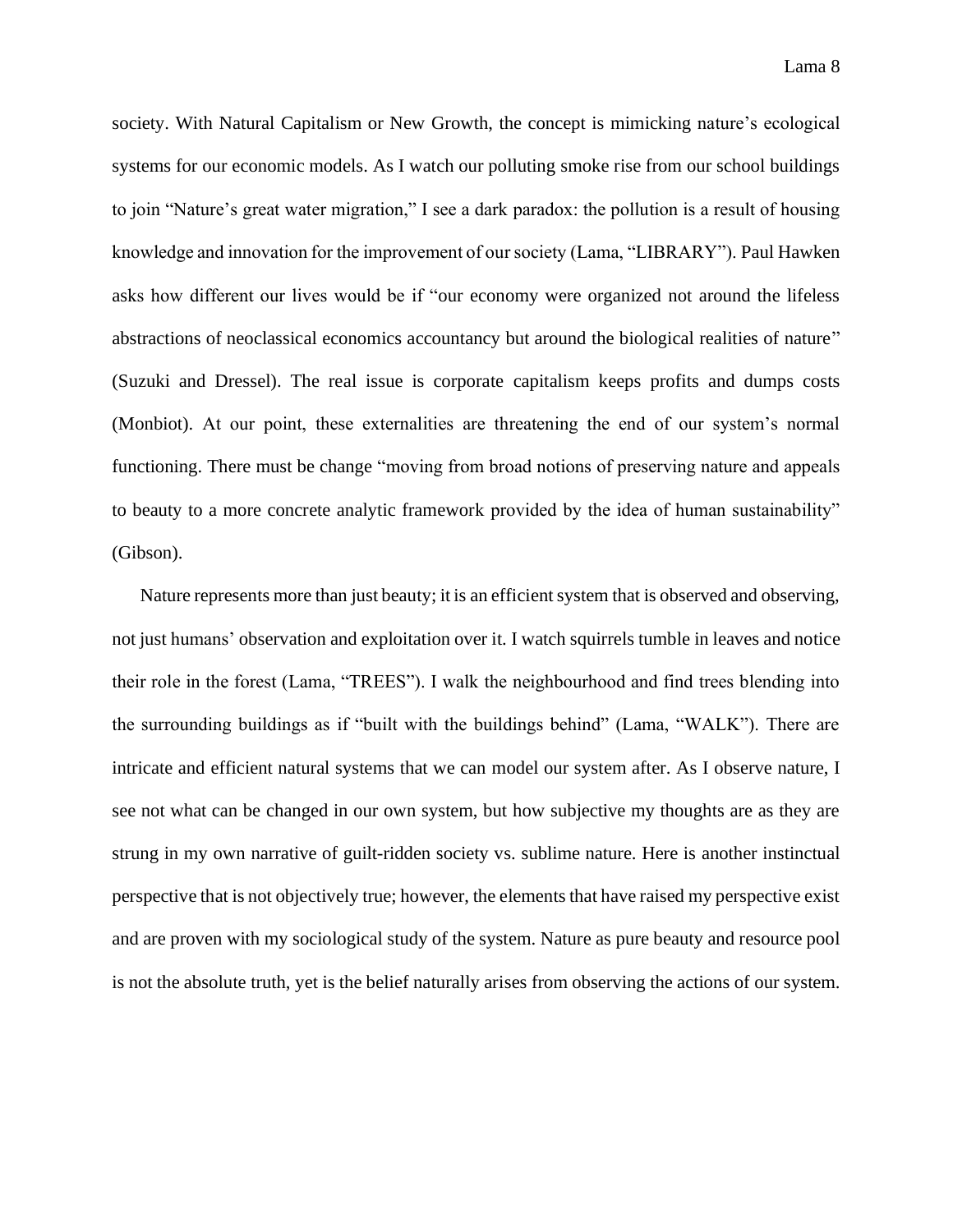### **CONCLUSION**

Through my process of journaling over observations for 28-days, I have accepted my original position with specific qualifications, further strengthening my point but in a more hopeful manner. Previously, I believed that guilt was inevitable in existence as a whole. This existential idea would be hard to dissuade in life, let alone a single essay. Additionally, my admiration of nature in journals "FIELD" and "TREES" make clear my awe for witnessing living systems. But I always explained the system through my own narrative. As a self-proclaimed writer and romanticist, I often poetical overdo my experiences. However, writing objectively over daily observations was relieving. It allowed me to abandon my spiralling thoughts by bringing myself back into the "real" world. I could observe a movement or conversation and analyze it only to one degree. Any further degrees would eliminate the objective nature of my observations and lead to the infiltration by my own narrative. This distinction clarified a major qualification attached to my position:

# *Guilt is inevitable while existing in this system*, if and only if *it is within your own narrative to feel that way.*

Guilt is not inherent in existence, at least it is not an existential issue for myself. My conflict lays in the awareness of my partaking in this society that leads to the consequences I live my life to solve. It seemed futile to continue attempting to solve the issues if my simple existence lead to the creation of these issues. But by simply understanding my disposition to feel guilt with the aspects of our current system, I see that it is not inevitable. And that gives me hope.

It gives me hope seeing, finally, that there is a way to exist without guilt while actively improving society. There is a way to integrate nature's processes into our current system without stunting growth, but encouraging a new type of growth providing sustainable and realistic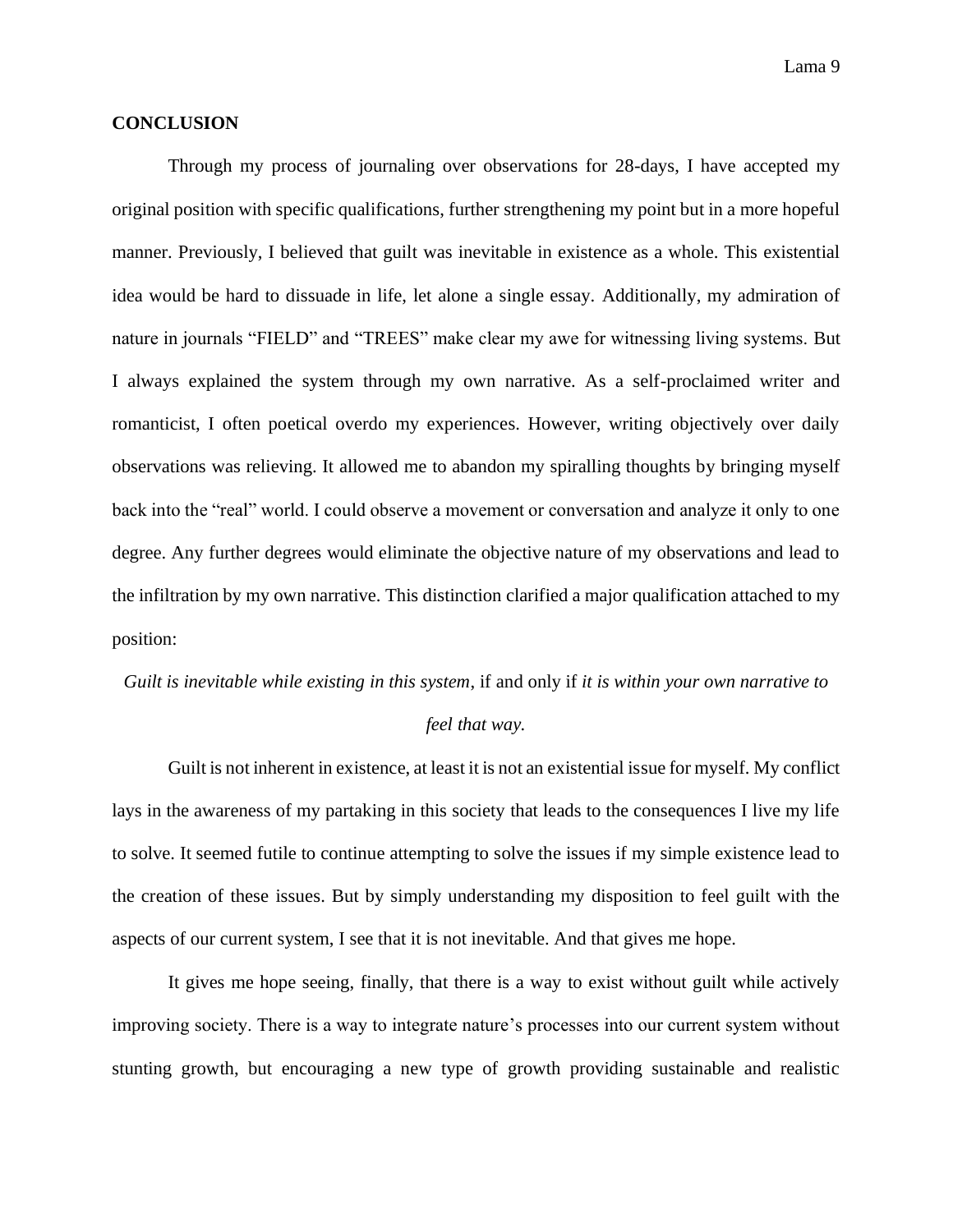happiness in our changing world (Elgin). We are beginning to see "capitalism [...] embedded in more fundamental belief systems that [were] largely beneath the surface of our awareness" (Eisenstein). We understand the global environmental and humanitarian issues are linked to the flaws of our system's structure. It is time to rewire our system. We can look to nature for inspiration, more than a landscape to admire or cornucopia to extract. With Natural Capitalism, we can run businesses for current stakeholders and future generations (Lovins et al.). With natural systems and resource regeneration, we can progress society in terms of depth instead of accumulation, "the deliberate and voluntary reduction of wants" alone promoting "real happiness and contentment" (Elgin). There is hope in our changing world to witness what our current system has been built to do, and realize it will not survive unless we connect it again to the nature's systems, and not human matter or human mind.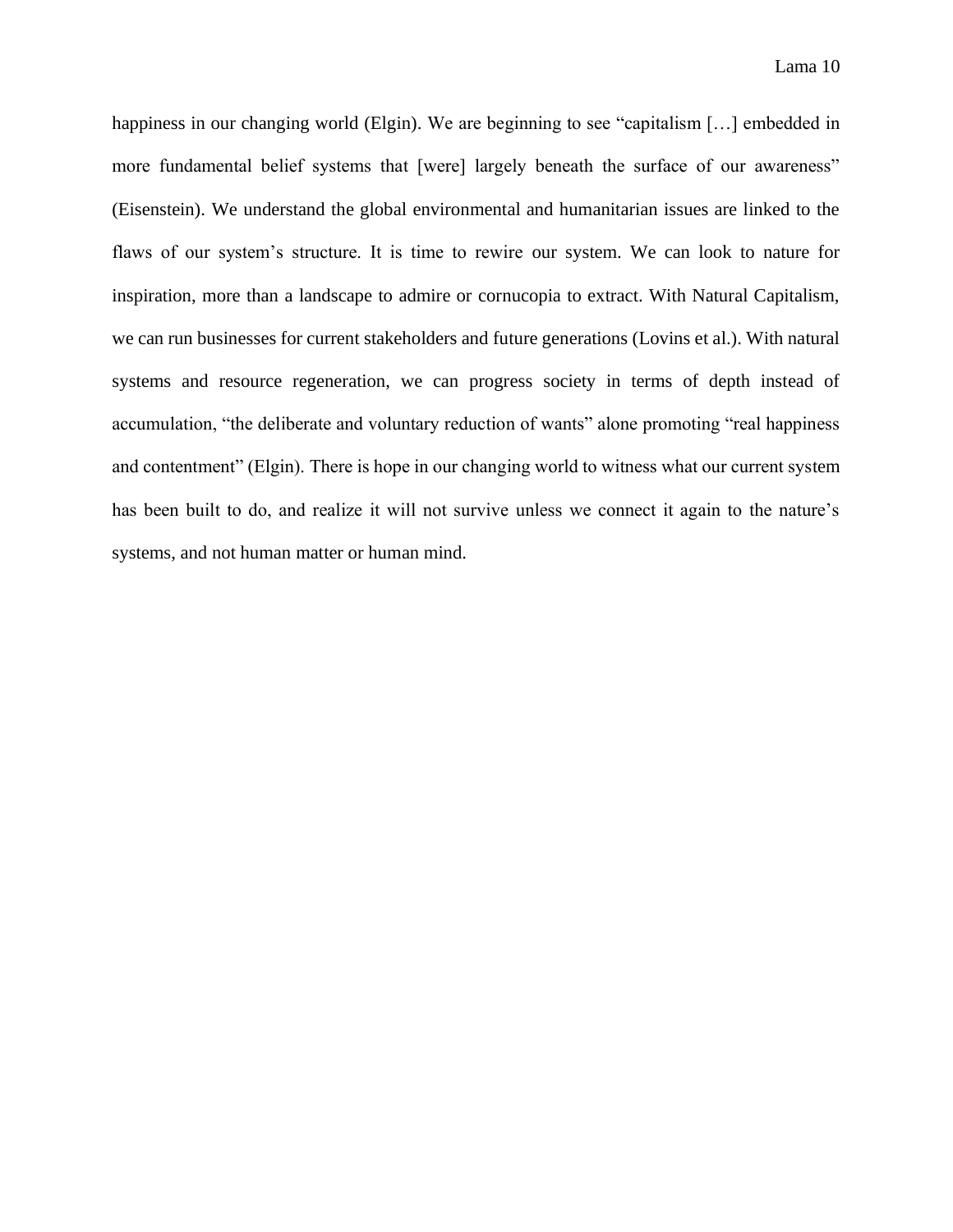#### Works Cited

Eisenstein, Charles. *Climate: A New Story.* Berkeley, California: North Atlantic Books, 2018.

- Elgin, Duane. *Voluntary Simplicity toward a Way of Life That Is Outwardly Simple, Inwardly Rich*. Harper, 1999.
- Firebaugh, G. and M. B. Schroeder. "Does your neighbor's income affect your happiness?" *American Journal of Sociology,* 115(3): 805, 2009.
- Fitzgerald, Maggie. "The CEOs of nearly 200 companies just said shareholder value is no longer their main objective." *CNBC,* 19 August 2019, www.cnbc.com/2019/08/19/the-ceos-ofnearly-two-hundred-companies-say-shareholder-value-is-no-longer-their-mainobjective.html.
- Friedman, Milton. "The Social Responsibility of Business is to Increase its Profits." *New York Times Magazine*, 1970.
- Gibson, Kevin. "Stakeholders and Sustainability: An Evolving Theory." *Journal of Business Ethics,* Vol. 109, 1: 15-25, www.jstor.org/stable/pdf/23259323.pdf.
- Harari, Yuval Noah. "What Explains the Rise of Humans?" *TED*, June 2015, www.ted.com/talks/yuval\_noah\_harari\_what\_explains\_the\_rise\_of\_humans.

Hardin, Garrett. "The Tragedy of the Commons." *Science*, 162:1243-1248, 1968.

"Harrison Bergeron." *Welcome to the Monkey House*, by Kurt Vonnegut, New York: Bantam Doubleday Dell, 1968, pp. 7–14.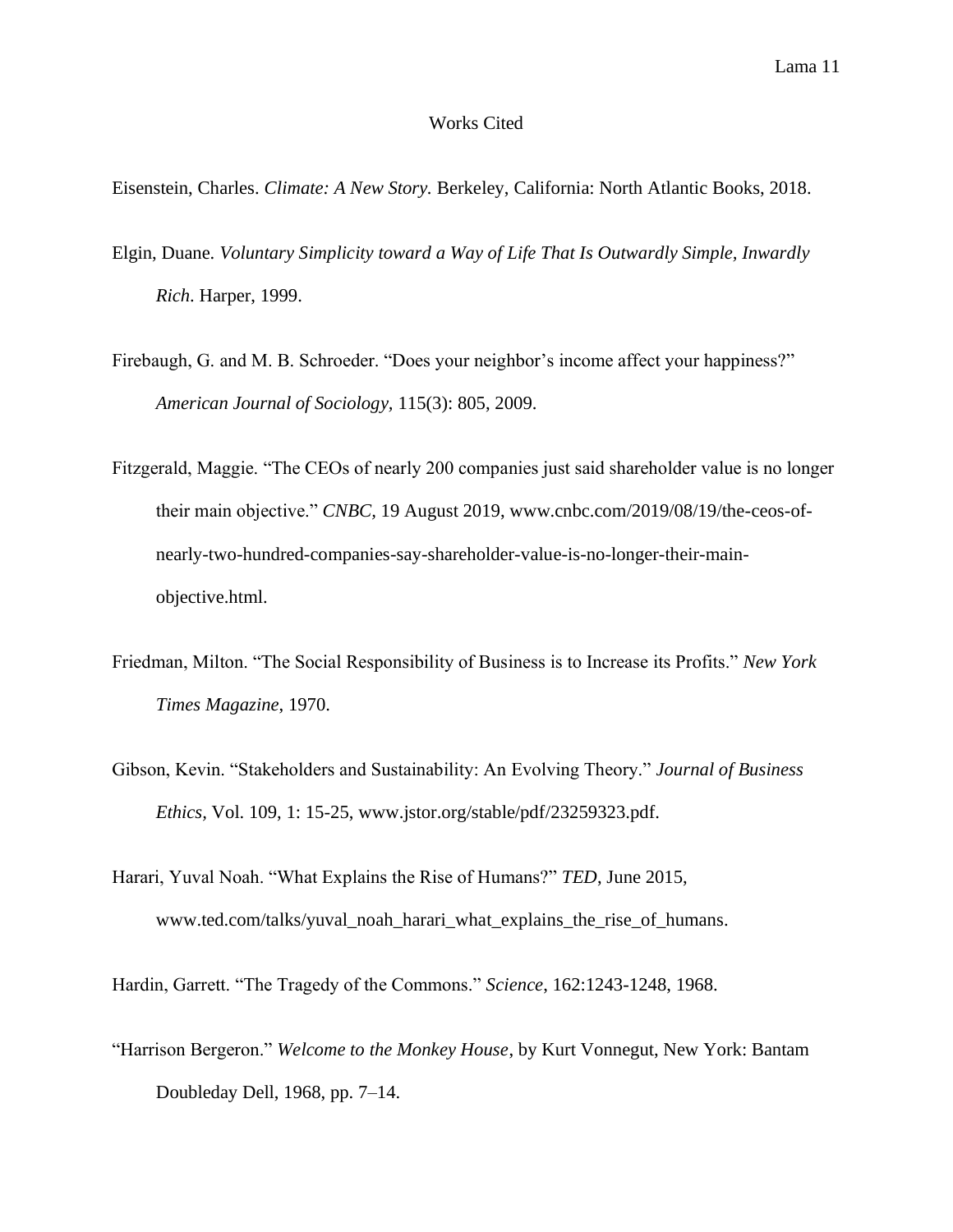- Lama, Rasha. *28 Journals.* 2019.
- Lovins et al. "A Road Map for Natural Capitalism." *Harvard Business Review,* 85(7/8):172-183, 2007.
- Markovits, Daniel. "How Life Became an Endless, Terrible Competition." *The Atlantic,* 2019, www.theatlantic.com/magazine/archive/2019/09/meritocracys-miserable-winners/594760/.

Mills, C. Wright. *Sociological Imagination*. Oxford University Press, 2001.

- Monbiot, George. "Toxic Assets." 22 September 2009, www.monbiot.com/2009/09/22/toxicassets/.
- Mullainathan, Sendhil. "Why a Harvard Professor Has Mixed Feelings When Students Take Jobs in Finance." *The New York Times,* 10 April 2015, www.nytimes.com/2015/04/12/upshot/why-a-harvard-professor-has-mixed-feelings-whenstudents-take-jobs-in-finance.html?\_r=0.
- Piketty, Thomas and Emmanuel Saez. "Inequality in the Long Run." *Science,* 344(6186): 838- 843, 2014.

Stiglitz, J. E. "Globalism's Discontents." *The American Prospect,* A16-A21, 2002.

- Suzuki, David and Holly Dressel. *Good News for a Change: Hope for a Troubled Planet*. Allen & Unwin, 2003.
- Victor, Peter. "It's time for a tough conversation about economic growth." *Huffington Post,* 2015, www.hufingtonpost.ca/peter-victor/canada-economic-growth\_b\_8215646.html.